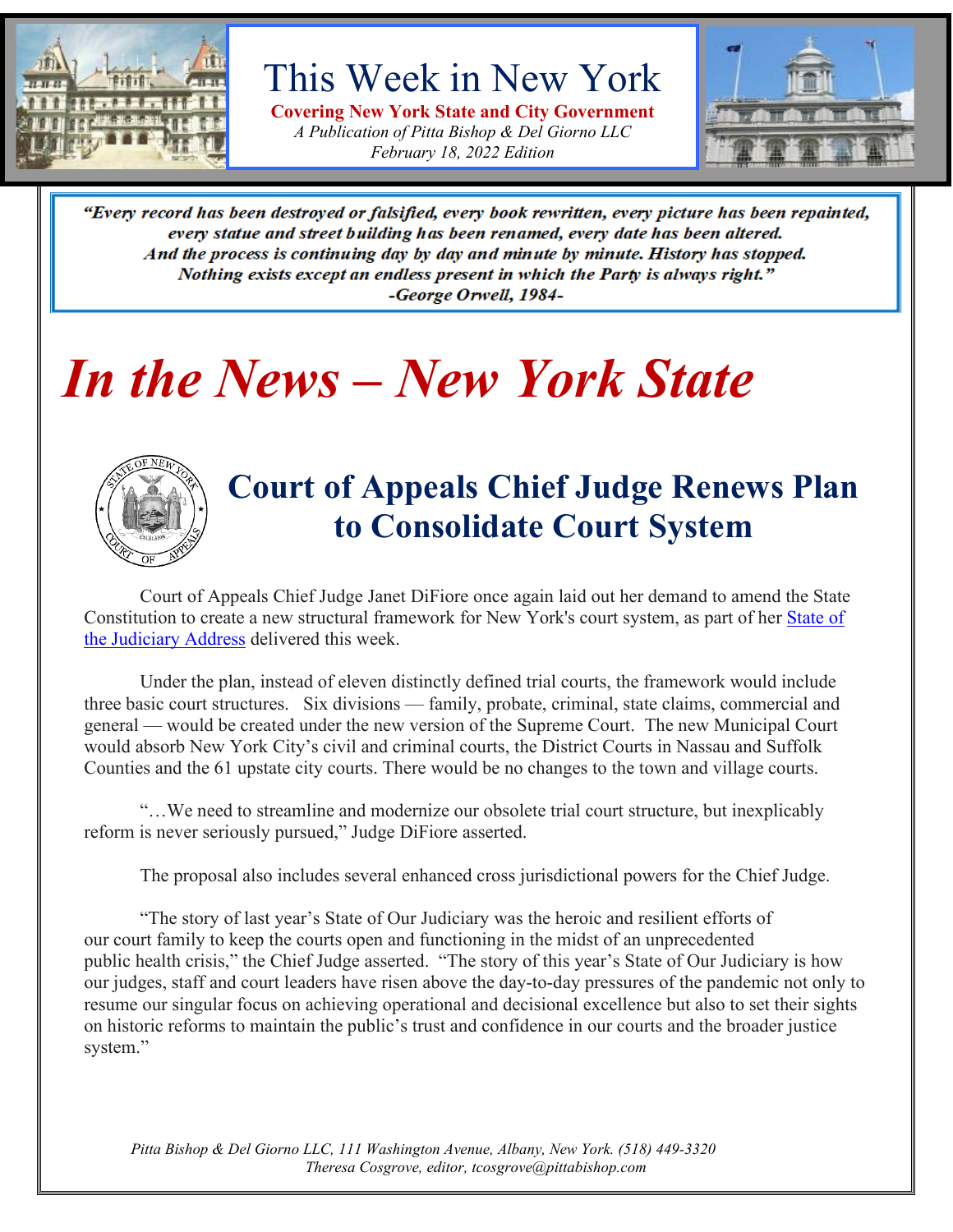

## **Legislature Approves Bill to Start Adult-Use Marijuana Cultivation**



The Assembly and Senate this week approved a bill to authorize adult-use licenses for the cultivation and processing of cannabis in the State by currently approved hemp growers, jump-starting New York's Adult-Use Cannabis Program. The measure now goes to Governor Kathy Hochul for consideration.

"These temporary licenses are the next step in getting our state's market up and running," Assembly Speaker Carl Heastie said. "Allowing already licensed hemp growers to obtain temporary conditional licenses will not only get New York on track, but it will require they help others – especially MWBEs and others who are frequently left behind in this industry – get a foot in the door and be successful."

Sponsored by Senate Agriculture Committee Chair Michelle Hinchey and the Assembly Majority Leader Crystal Peoples-Stokes, the bill adds a regulatory framework for the licensing of growing marijuana in New York following the passage last year of the Marijuana Taxation and Regulation Act. The State Cannabis Control board is currently drafting comprehensive regulations for program which are expected by the end of the year.

Under the bill, applicants who are eligible for licenses must possess valid industrial hemp grower authorization from the state Department of Agriculture and Markets as of Dec. 31, 2021. In addition, the growers would need to have grown and harvested hemp for at least two of the last four years.

The licenses would allow for growing cannabis outdoors or in greenhouses with up to 20 artificial lights. License holders would be permitted to manufacture and distribute cannabis products. Starting June 1, 2023, cultivators and processors would be required to apply for a distributor license.

The legislation also includes a social equity mentorship program and an environmental sustainability program.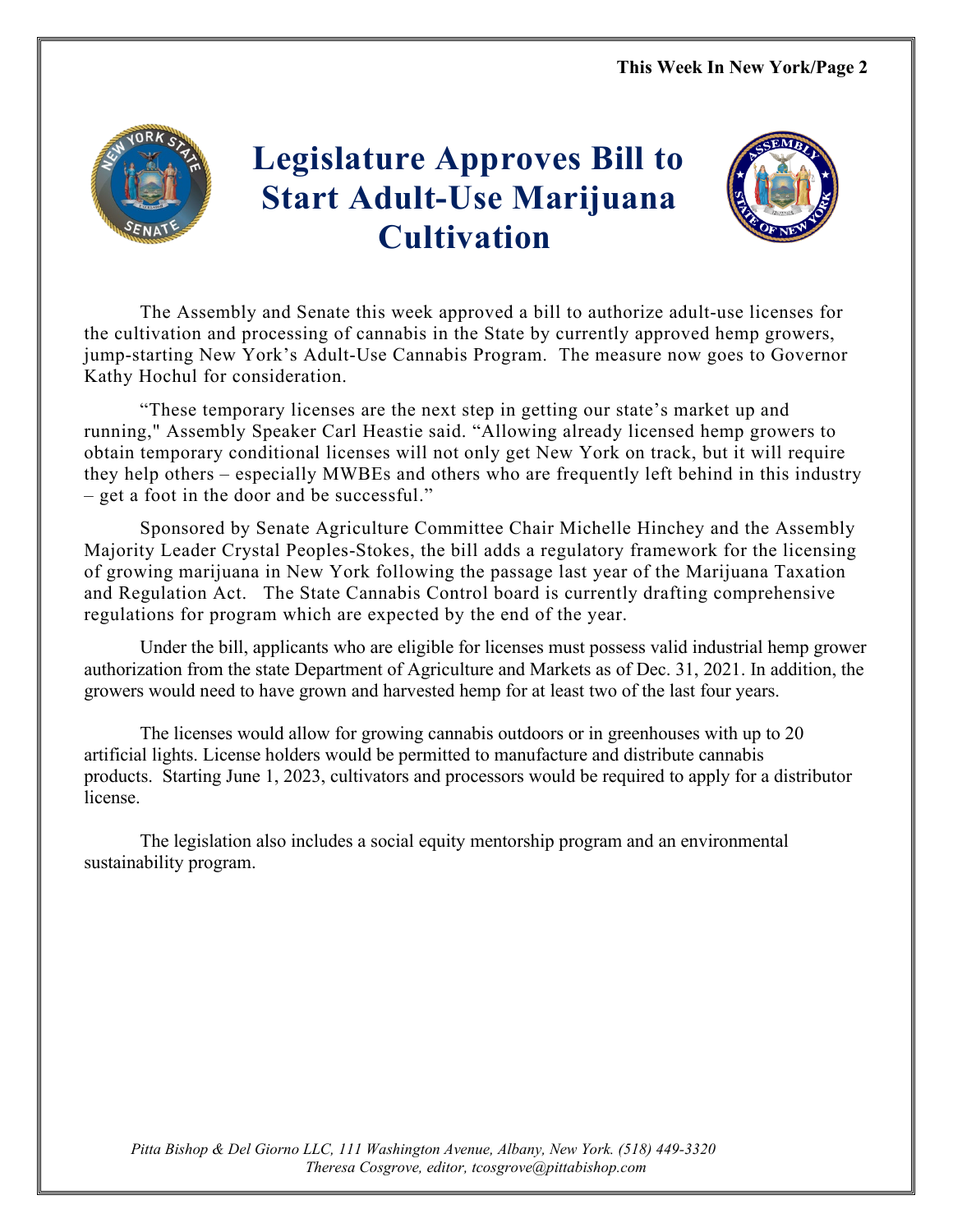# *In the News – City*



## **Mayor Adams Unveils First NYC Preliminary Budget**

New York City Mayor Eric Adams this week presented New York City's \$98.5 billion [Preliminary Budget for Fiscal Year \(FY\) 2023.](https://www1.nyc.gov/site/omb/publications/finplan02-22.page) The budget "prioritizes" public safety, while implementing a Program to Eliminate the Gap (PEG), reducing budgeted city headcount, and exercising fiscal caution in response to mixed economic signals.

Mayor Adams required most City agencies to cut spending by 3 percent and promoted gradually reducing the municipal workforce by 10,000 through attrition and unfilled vacancies. As part of the PEG, the Adams administration reduced the budgeted city headcount by 3,200 in FY22 and 7,000 in FY23 by eliminating vacancies and attrition.

The Departments of Health and Corrections and the NYPD were exempt from the 3 percent budget cuts. NYPD spending remained flat, while the Correction Department saw an increase from \$800 million to \$1.2 billion.

The number of unfilled school safety agent positions would be reduced by 560 under the Mayor's budget plan, according to published reports. No currently employed safety agents would be impacted, however, the plan impacts the number of safety agents the city could hire.

According to the Mayor, new spending of \$536 million in FY22 and \$926 million in FY23 in this budget is wholly offset by nearly \$2 billion achieved within the PEG. In addition, FY22 tax revenues reflect a \$1.6 billion increase over the November Plan, driven by better-than-expected personal and business income taxes, sales taxes, and transaction taxes. Tax revenue growth of \$726 million in FY23 over the November Plan is due to higher-than-expected property tax values.

This budget advances Mayor Adams' Blueprint to End Gun Violence, in which the Adams administration is using the New York Police Department's existing resources more efficiently to redeploy officers to subway platforms and onto trains and create Neighborhood Safety Teams, anti-gun squads focused on reducing gun violence around the city.

Mayor Adams also increased budget reserves to a total of \$6.1 billion — more than \$1 billion more than the FY22 level, and the highest level achieved in city history. There is now \$1 billion in the General Reserve, \$1 billion in the Rainy Day Fund, \$3.8 billion in the Retiree Health Benefits Trust, and \$250 million in the Capital Stabilization Fund.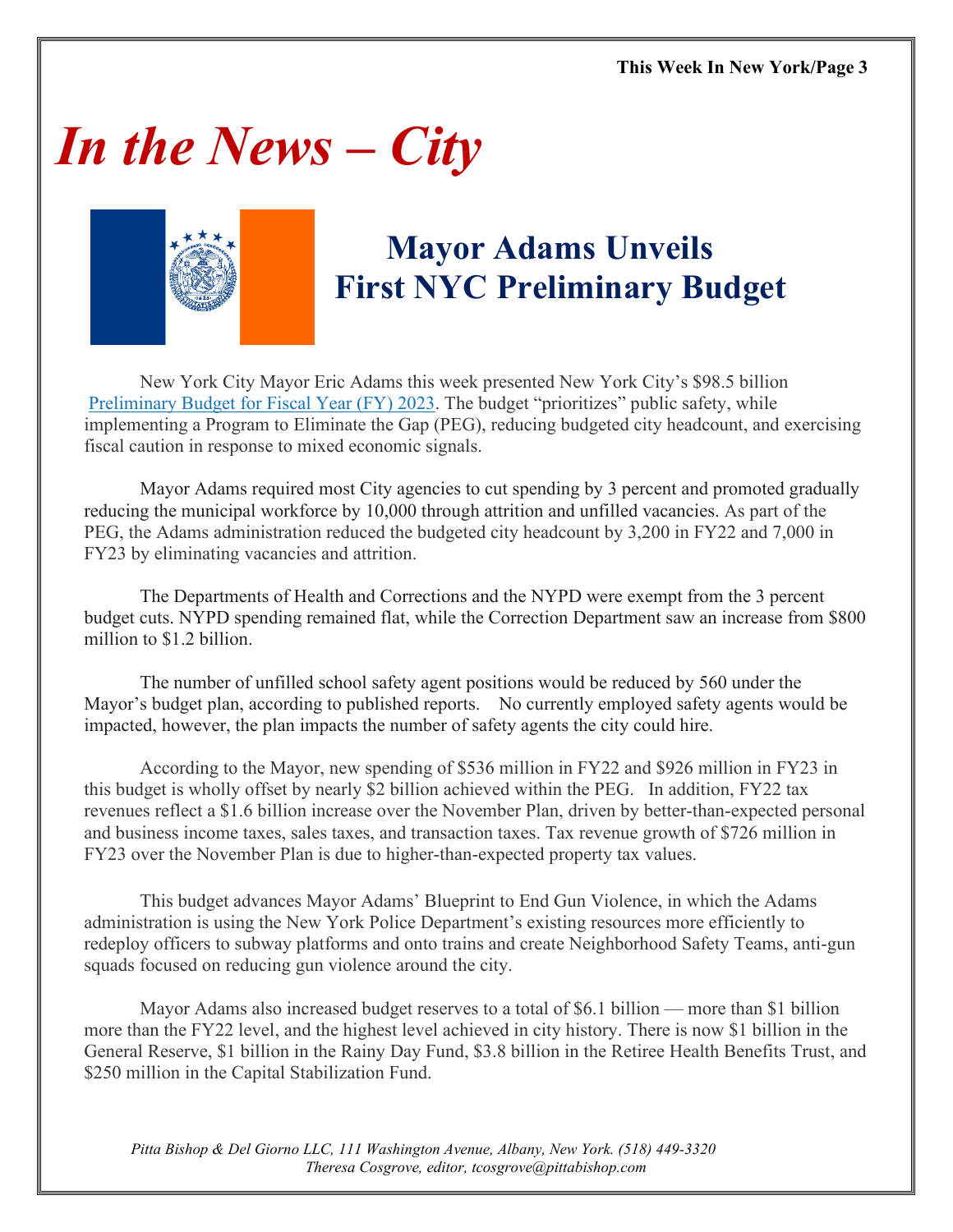The Administration removed \$500 million in unidentified labor savings from the FY23 budget and future plan years.

NYC Council Speaker Adrienne Adams and Council Finance Committee Chair Justin Brannan called the Mayor's budget "a promising start to the budget process."

"As our City looks ahead to a post-pandemic recovery, we must strive to adopt a budget that promotes equity, health and safety for all New Yorkers," the members said in a joint statement. "Baselined funding for Fair Fares to help support public transit access for low-income New Yorkers and the historic investment in employment for young people are major steps forward for our City. We also appreciate the Mayor's proposals for new family health services, expansion of the Earned Income Tax Credit, and support for the Fair Futures program that assists young people in successfully transitioning out of foster care. We must continue investing in New York City's families and workforce, while ensuring affordable housing, health equity, small businesses and mental health care are priorities."

New investments in the FY2023 budget include:

- $\triangleright$  Increase New York City Earned Income Tax credit (to \$250 million in FY23).
- $\triangleright$  Guarantee annual funding for the Fair Fares program (\$75 million in FY23).
- $\triangleright$  Creating more childcare space with a property tax abatement for property owners who retrofit property (\$25 million in FY23).
- $\triangleright$  Increase tax credits for businesses that provide free or subsidized childcare (\$25 million in FY23).
- $\triangleright$  Reducing maternal deaths and childbirth complications and provide care coordination to high-risk patients with Maternal Medical Home and Obstetric Simulation Training (\$3 million in FY23).



## **Adams Administration Appointments**

**Renee Campion as Commissioner of the Office of Labor Relations (OLR).** Campion served as commissioner in the previous administration and is the first woman to lead the office. A 20-year veteran of OLR, Campion will continue to represent the Mayor in labor relations and advise the Mayor on citywide policies governing labor relations. Prior to her time at the Office of Labor Relations, Campion was director of Contract Administration for Doctors Council SEIU. She holds a B.A in American Government from Clark University.

**Zachary Iscol as Commissioner of NYC Emergency Management (NYCEM).** Not for profit head Zachary Iscol will serve as the Commissioner of NYC Emergency Management. A former U.S Marine, Iscol has built and led businesses, including the non-profit health care provider, the Headstrong Project. The Headstrong Project now cares for over 1,000 veterans a week, in more than 30 cities, and provides free mental health care to veterans and service members. As a Marine, Iscol served two tours in Iraq and on other assignments throughout Africa and the Middle East. He received his B.A. from Cornell University.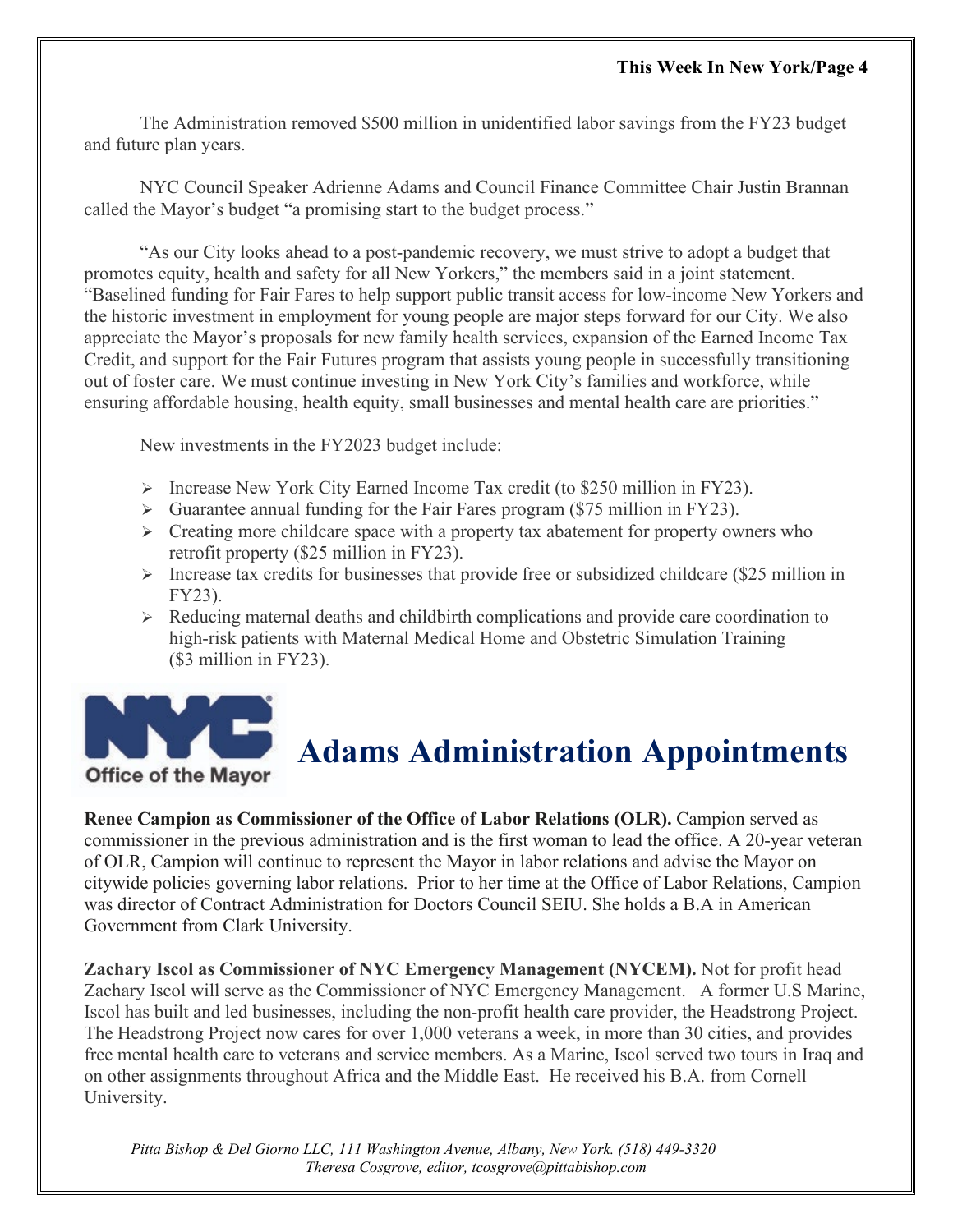**Christina Farrell as First Deputy Commissioner of NYCEM**. Christina Farrell has been acting First Deputy since October 2021 and Acting Commissioner since January 2022. During her time at the agency, Farrell has served as the director of grants, as well as assistant commissioner and deputy commissioner of external affairs. She is a graduate of Colgate University and has a Master of Public Administration from the University of North Carolina at Chapel Hill.



## **Adams Administration Reaches Settlement to End Illegal Short-term Rentals**

New York City Mayor Eric Adams this week announced a settlement that discontinues the operation of illegal hotels and allows low-income families affordable homes on the Upper West Side of Manhattan.

The \$1.1 million settlement between the Office of Special Enforcement (OSE) and hotel operator Hank Freid, ended the decade-long legal battle to protect tenants at buildings Fried used to operate illegal hotels. The lawsuit has generated nearly \$2 million in total penalties and stopped the illegal use of more than 300 Manhattan homes in one building and two other illegal hotels.

The Fortune Society has acquired the building and is working with the Department of Housing Preservation and Development (HPD) and the Department of Social Services (DSS) to turn it into 100 percent affordable housing, with rent protections, rehabilitation, and social services on site. This effort will create 82 total rent-restricted affordable apartments: 58 homes for formerly homeless New Yorkers, nine homes to be filled through the city's affordable housing lottery portal, Housing Connect, and 15 units for existing tenants who will receive additional protections from the city to maintain their affordable rents.

Under the terms of this settlement, the City will receive a permanent injunction against illegally using or advertising the property for short-term rentals. Additionally, the City will receive \$622,550 in penalties for sustained illegal activity and \$477,450 to pay for 333 violations issued by OSE inspectors — including \$306,450 for 270 illegal occupancy and safety violations and \$171,000 for 63 violations issued for illegally advertising the buildings for short-term rentals. The settlement also results in the dismissal of Freid's lawsuits challenging state law and the city's enforcement.

Freid's business entities were the first to receive violations for illegal advertising under a 2016 law.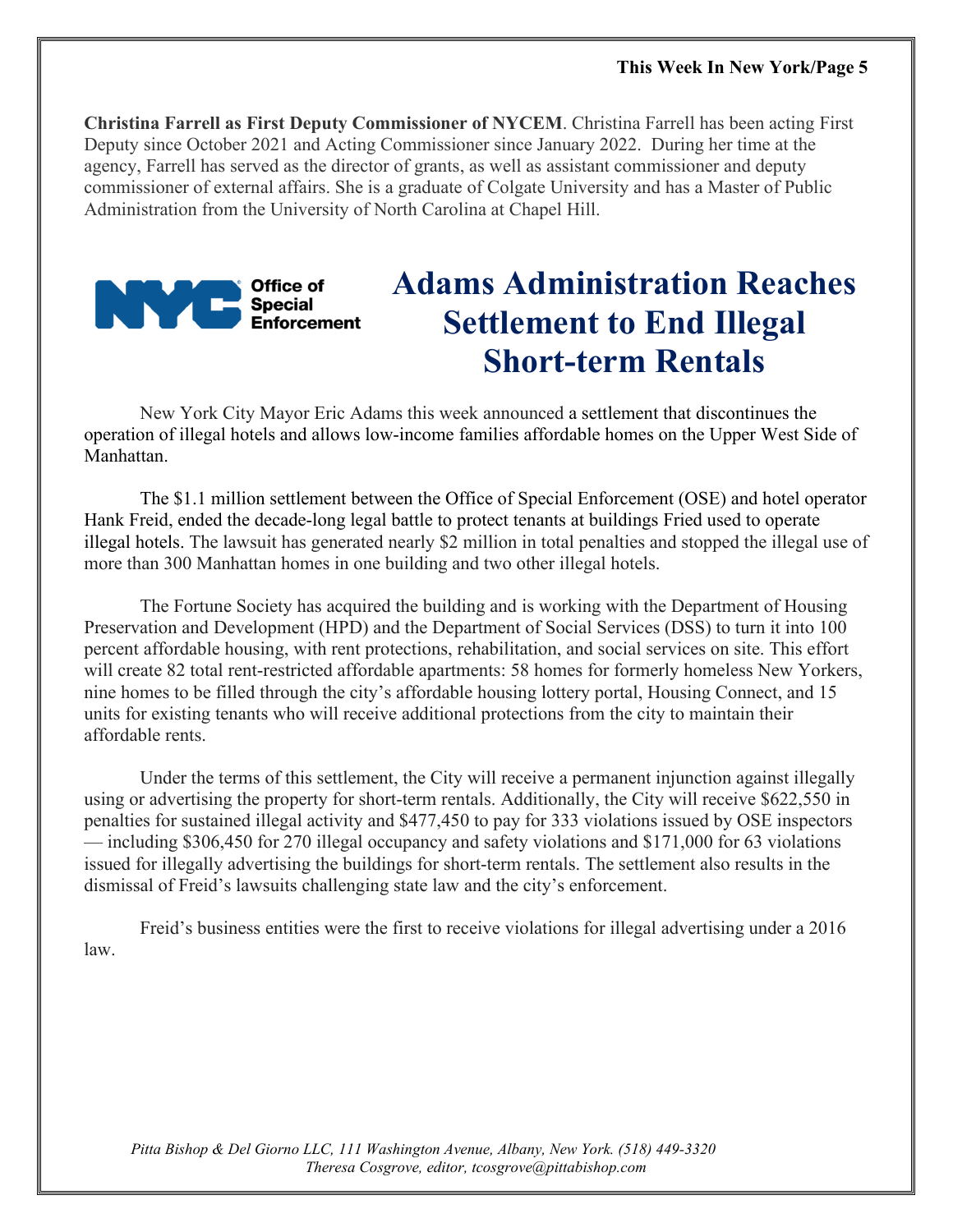## *Briefs*

#### **New York State's First Chief Disability Officer**

Governor Kathy Hochul this week announced the establishment of the Office of the Chief Disability Officer to advocate on behalf of persons with disabilities and appointed Kimberly T. Hill as the State's first Chief Disability Officer. The Office of the Advocate for People with Disabilities was established by Chapter 834 of the Laws of 2021.

"My administration is committed to protecting the right of all New Yorkers to live and work in our state free from the fear of discrimination," Governor Hochul said**.** "It is critical that we prioritize the protection of our most vulnerable communities, and the new Office of the Chief Disability Officer will ensure we remain accountable to the pursuit of a more diverse, inclusive, and equitable New York."

Hill has most recently served as the Principal Analyst for the New York State Assembly Standing Committee on People with Disabilities. She previously served as Director of the Assembly Task Force on People with Disabilities, which focused on issues pertaining primarily to people with physical and sensory disabilities. In that role, Ms. Hill worked with disability advocates, Assembly Chairpersons and staff on several priority issues which led to the passage of bills such as the Most Integrated Setting Coordinating Council (MISCC), the Nursing Facility Transition and Diversion Waiver, New York State's Medicaid Buy-In Program, and the codification of Titles II and III of the Americans with Disabilities Act (ADA) into State law.

#### **Mobile Sports Betting in New York: Nearly \$2 Billion Bet in First 30 Days, a New United States Record**

New York hit nearly \$2 billion in wagers in its first 30 days of allowing mobile sports betting, topping the previous record of \$1.3 billion set by New Jersey last October. Wagering generated over \$70 million in tax revenue for the State.

New York had surpassed the New Jersey record after 23 days of the mobile sports sites operating in the state, and ended its first 30 days at \$1.98 billion, Governor Kathy Hochul announced this week.

"Over the past month, we've seen how mobile sports wagering can be an economic engine for New York, driving significant funding to our schools, youth sports, and so much more," she said.

New York legalized mobile sports betting in 2021, and it came online January  $8<sup>th</sup>$ . The State New York charges a 51-percent tax on mobile sports betting.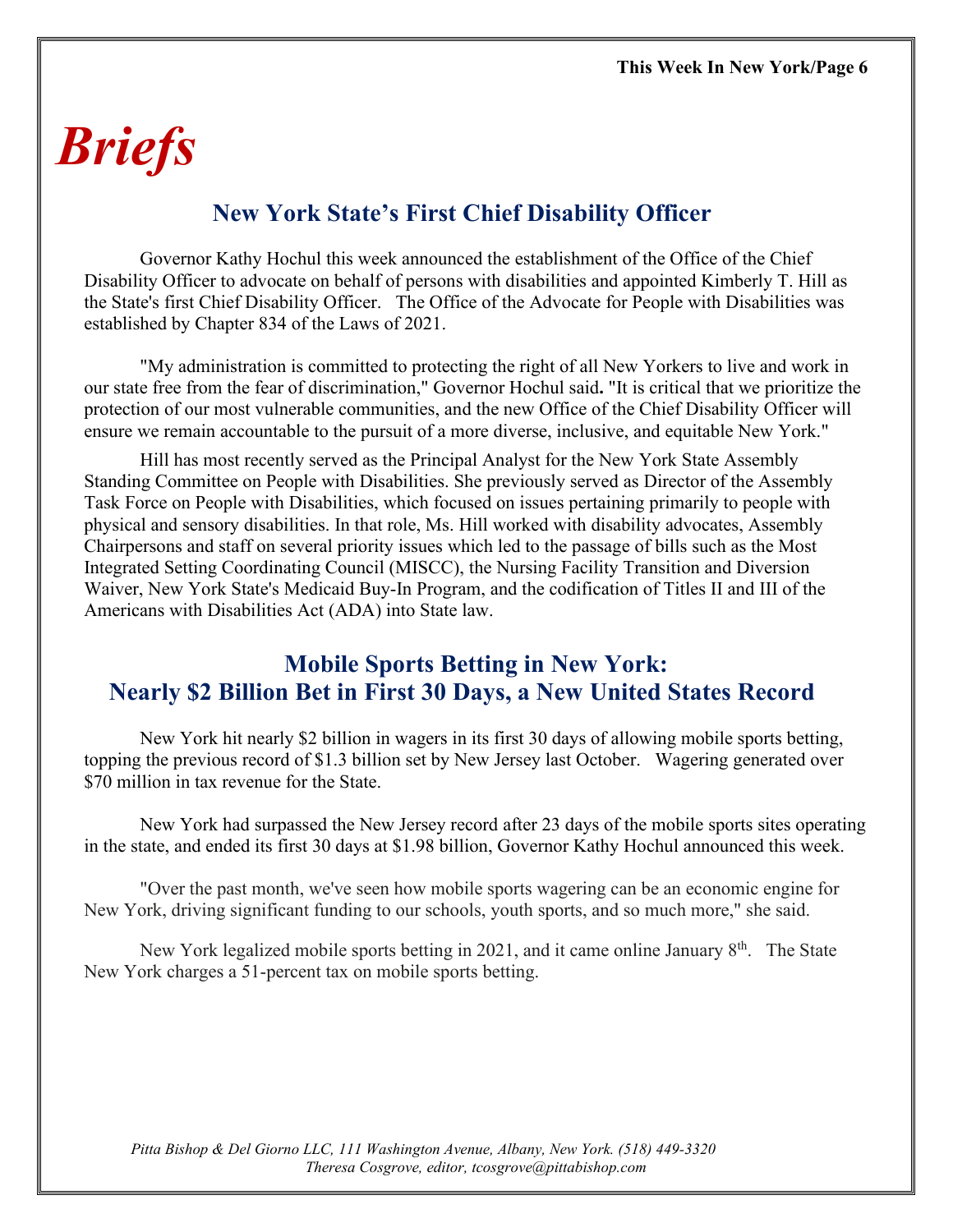#### **Governor Extends COVID State of Emergency**

Governor Kathy Hochul this week extended the COVID-related State of Emergency in New York through March 16, signing an Executive Order to maintain the state government's disaster emergency powers. This will allow state officials to continue various efforts to support COVID-19 vaccine distributions and enforce other regulations intended to limit the virus' spread.

Last week Governor Hochul lifted New York's indoor mask mandate for business. She maintained the State's mask mandate for schools in place, noting the measure would be re-evaluated in early March. She indicated that on March 4<sup>th</sup> she expects to reevaluate mask requirements in schools.

#### **Attorney General James Recovers Over \$400,000 for Consumers Unfairly Charged for Expedited COVID-19 Tests**

New York Attorney General Letitia James this week announced that her office recovered more than \$400,000 for New Yorkers who paid for expedited COVID-19 tests, but received their results later than the promised timeframe.

After the Office of the Attorney General (OAG) issued warning letters to **[ClearMD](https://ag.ny.gov/press-release/2021/attorney-general-james-issues-warning-clearmd-health-stop-misrepresenting)  [Health](https://ag.ny.gov/press-release/2021/attorney-general-james-issues-warning-clearmd-health-stop-misrepresenting)** and **[Sameday Health](https://ag.ny.gov/press-release/2021/attorney-general-james-issues-warning-sameday-health-stop-misrepresenting)** to stop misrepresenting turnaround times for results, the testing labs refunded consumers who were unfairly charged. The companies also corrected their advertising and instructed employees to provide accurate information concerning turnaround times.

ClearMD Health refunded 1,198 consumers more than \$182,000 and Sameday Health refunded 3,110 consumers more than \$230,000.

#### **NYC Comptroller Proposes Plan to Ensure City's Nonprofits**

#### **Get Paid on Time**

New York City Comptroller Brad Lander and senior members of the New York City Mayor's Office this week released the findings of ["A Better Contract for New York: A Joint Task Force to Get](https://comptroller.nyc.gov/reports/a-better-contract-for-new-york/)  [Nonprofits Paid On Time,](https://comptroller.nyc.gov/reports/a-better-contract-for-new-york/)" which included five actionable steps to better manage and streamline the nonprofit contracting and procurement process.

According to the Comptroller, New York City contracts out many of its programs to nonprofits—from health and housing assistance, shelter operations to after school activities. Last year, the City procured \$12 billion in human services, totaling 40% of procured goods and services.

The primary recommendations for reforms included:

1. **Accountability and Transparency:** Create new systems that both hold city stakeholders accountable for timely procurement and contracting and increase transparency to nonprofit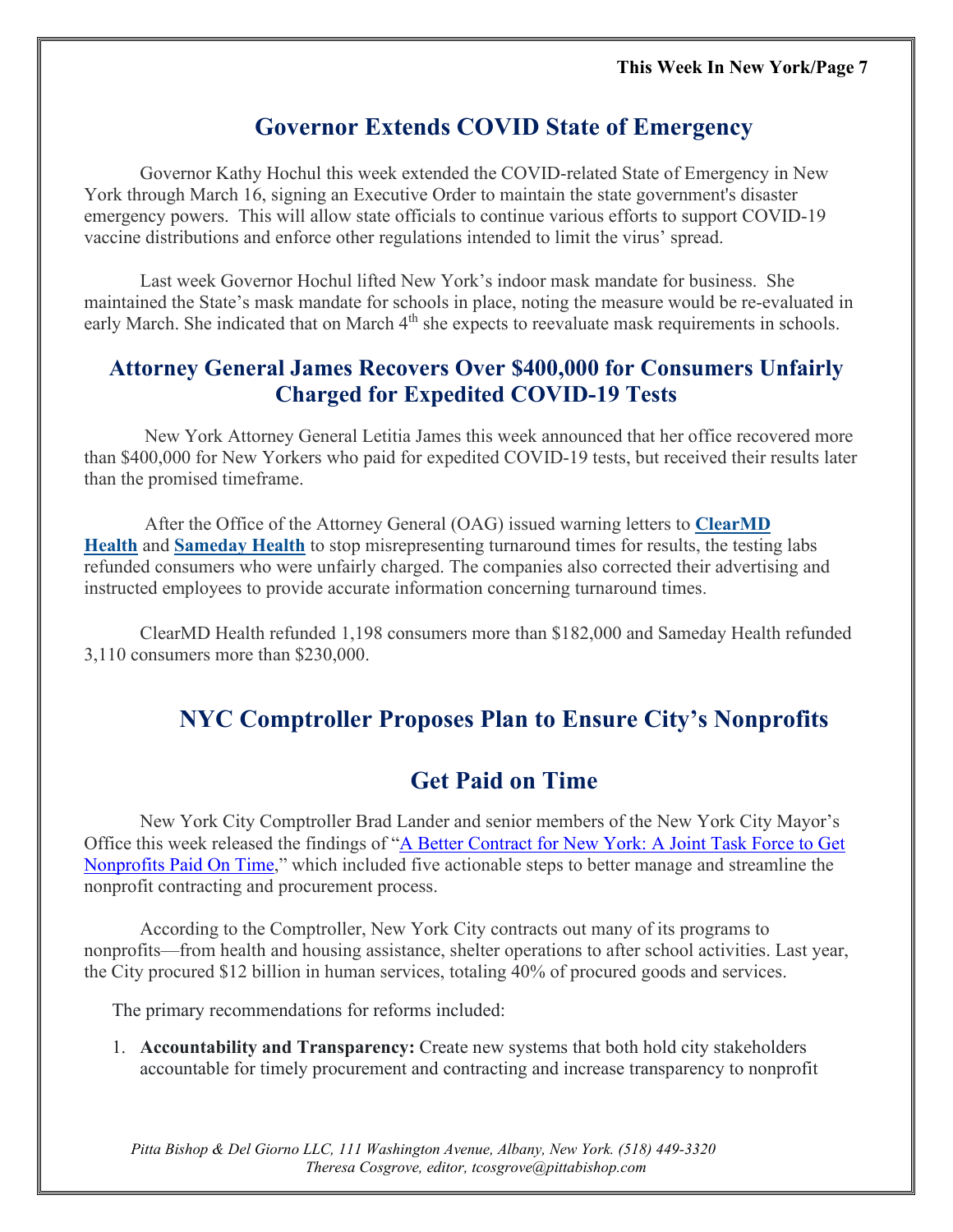providers and the public, including creating Contract-stat– a public data dashboard similar to Compstat.

- 2. **Streamline and Modernize:** Reduce inefficiencies and delays in the procurement and contracting process with improved and expanded adoption of the PASSPort digital procurement system across agencies.
- 3. **Fairness and Equality:** Lower the burden incurred by smaller, primarily BIPOC-led nonprofits when contracting with the City, including increasing the Returnable Grant Fund and rewriting the standard human services contract to acknowledge cost escalations, like cost-of-living adjustments, that would increase the original cost of these vital services contracts without the need for amendments.
- 4. **Leadership and Management Practices:** Establish leadership and management practices at the highest levels of city government, including the new Mayor's Office of Nonprofits, with input from nonprofit organizations.
- 5. **Capacity Building:** Strengthen the capacity of nonprofit organization's administrative and contracting capabilities through training and technical assistance to support nonprofits.

# *Coming Up*

## *New York State*

*No Scheduled Hearings*

## *New York City*

*Tuesday, February 22nd Committee on Cultural Affairs, Libraries and International Relations*, Remote Hearing – Virtual Room 1, 10 a.m. Oversight – Expanding Access to Cultural Institutions for Underserved BIPOC Youth and the BIPOC Community At Large.

*Committee on Women and Gender Equity*, Remote Hearing - Virtual Room 2, 1 p.m. Oversight – Barriers to Accessing Survivor Services in New York City.

*Wednesday, February 23rd Committee on Health and Subcommittee on COVID Recovery and Resiliency,* Remote Hearing - Virtual Room 2, 10 a.m. Oversight – COVID-19: Looking Ahead.

*Committee on Civil Service and Labor,* Remote Hearing - Virtual Room 3, 1 p.m. Oversight – How to Strengthen Worker's Rights Across the New York City Workforce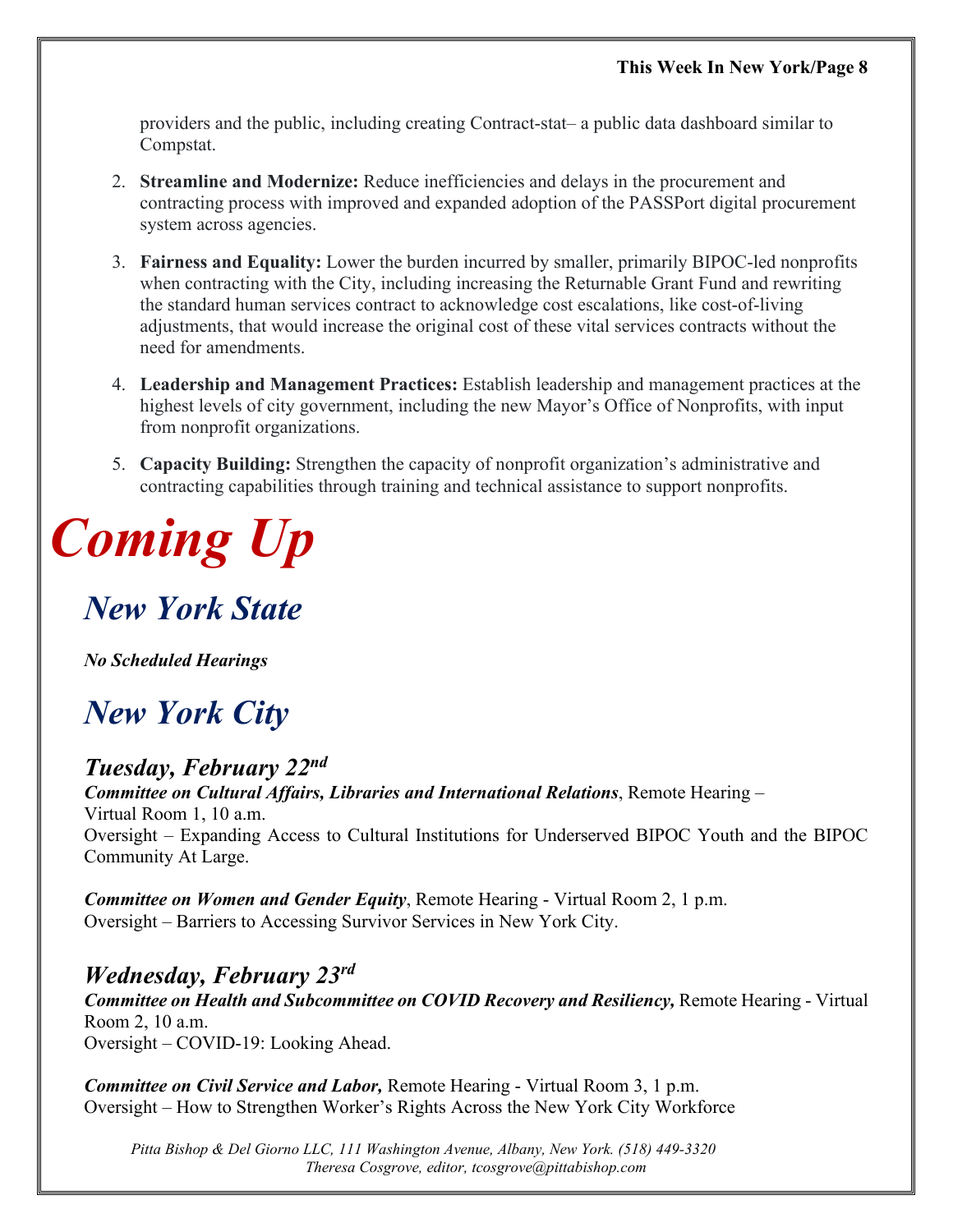*Thursday, February 24<sup>th</sup>*<br>*City Council, Hybrid Hearing – Council Chambers – City Hall, 1:30 p.m.* 

#### *Friday, February 25th*

*Committee on Mental Health, Disabilities and Addiction,* Remote Hearing - Virtual Room 4, 10 a.m. Oversight – The Office of Community Mental Health-Plans to Address the Mental Health Crisis.

*Committee on Higher Education,* Remote Hearing - Virtual Room 3, 10 a.m. Oversight – CUNY Start and Development Education.

*Committee on Housing and Buildings*, Remote Hearing - Virtual Room 1, 1 p.m. Oversight – The Impact of Covid-19 on NYC Housing Vacancies and Assessing the Ongoing Need for Emergency Rental Assistance Program.

*Committee on Hospitals*, Remote Hearing - Virtual Room 2, 2 p.m. Oversight – Access to Primary Care via NYC Hospitals.